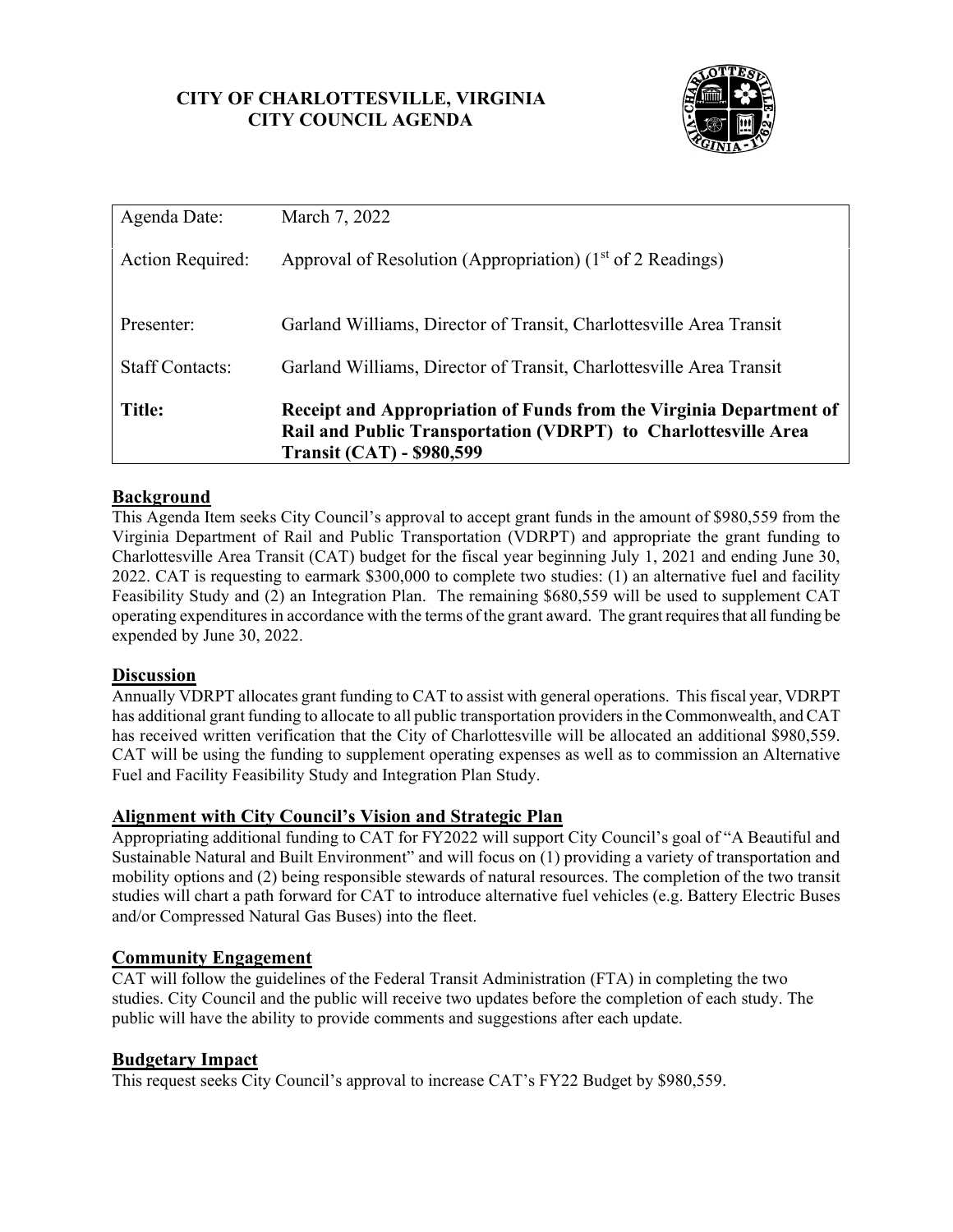## **Alternatives**

City Council may decline to take action on this request, which will return \$980,559 to the VDRPT to be redistributed to other transit agencies in the Commonwealth.

## **City Manager/ Staff Recommendation**

Staff recommends the acceptance of \$980,559 in grant funding from VDRPT and recommends the appropriation the purpose of funding two transit focused studies and general CAT operating expenses.

*Suggested Motion: I move to approve the Resolution appropriating funding in the amount of \$980,559 received from the Virginia Department of Rail and Public Transportation, to be expended for Charlottesville Area Transit operations*

**Attachment (1)** Proposed Resolution